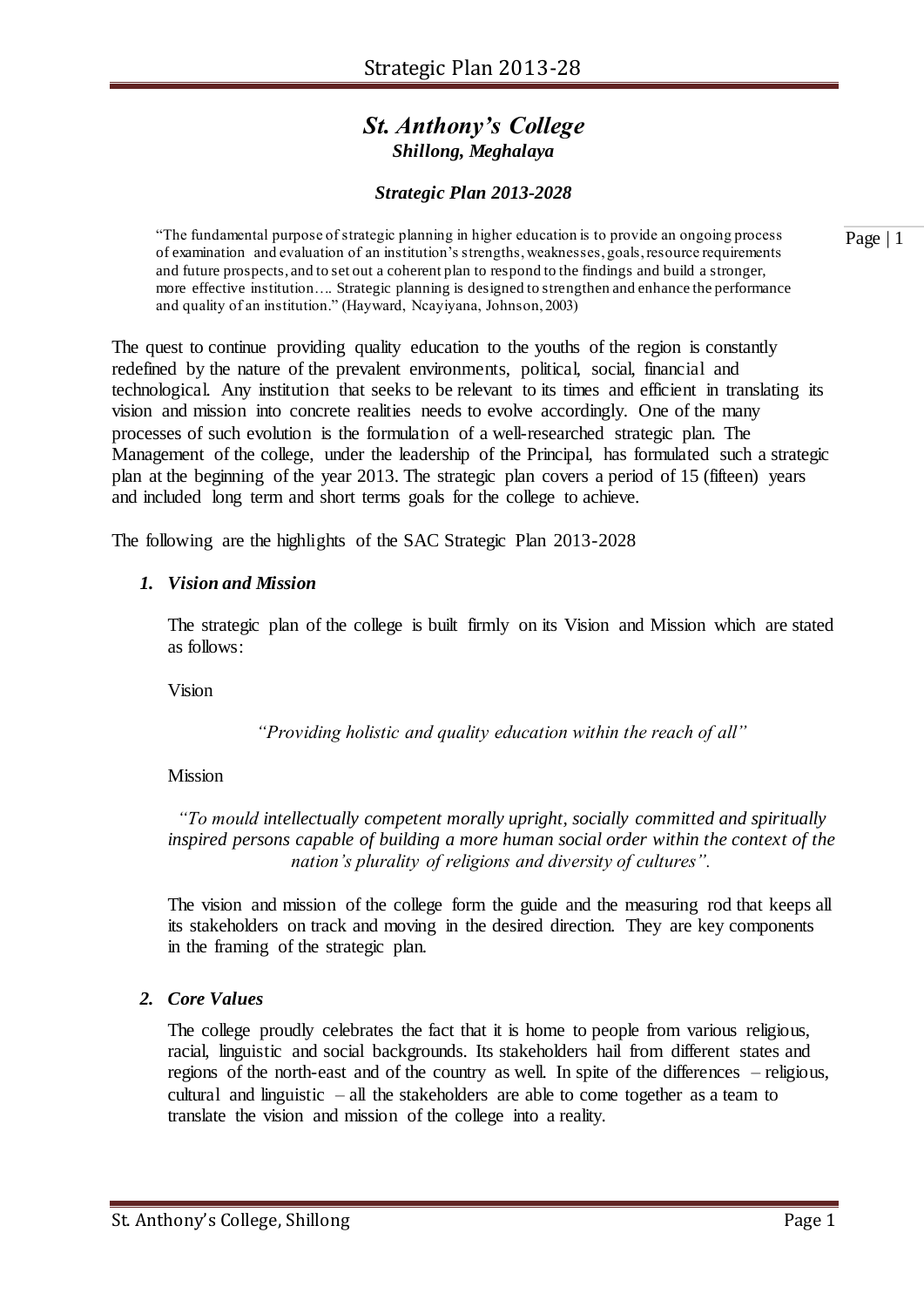Respect for one another in spite of disagreements, trust and reliance on each other for the completion of individual and collective responsibilities, relationships that are undergirded by friendliness and warmth, mutual regard for each other's expertise and knowledge, mutual encouragement and motivation in fulfillment of assigned tasks and objectives and most of all pursuing excellence in everything are core values that the college expects, encourage and inculcate in all its stakeholders and form the basis for all policies, projects and programmes of the college.

*3. Organizational "Purpose"* 

It is the expressed purpose of the college to ensure that students of the college are provided with the best and the latest in terms of education, leadership training, personality development, career preparation, the conduct of examination and discharge of administrative duties pertaining to their academic matters.

## *4. Goals and Objectives*

The world, as we speak, is fast evolving to take on a more technological and digital form in every sphere known today. The demand for appropriate skills and knowledge in job seekers and in existing personnel and the need to stay relevant and productive is all the more intense today than it was fifteen years ago. This calls for the evolution of the educational institutions so that they are able to provide the required leadership material and skilled workforce for existing job markets and for other relevant platforms and also for new openings in the future.

The present strategic plan has been formulated keeping these changes and demands in mind with the sole intent that the college is able to meet them adequately and appropriately in the next 10-15 years.

In the next fifteen years, the college intends to accomplish the following goals categorized under relevant heads:

## *Evolution from traditional college to autonomous college/university*

The college has now reached a stage where it could consider taking the step towards becoming autonomous, either as a college or a full-fledged university. This requires deliberate measures to be taken as against leaving it on autopilot and expecting for external policies and legislation to compel the institution to transition to the next level.

## *Objectives:*

- Fulfil all requirements administrative, academic, infrastructural so as to receive the necessary accreditation as a college
- Hold talks and negotiations with each category of stakeholders to get them on board with the decision to transit to autonomous status
- Ensure the required systems and mechanisms are in place to enable the college to function under the new status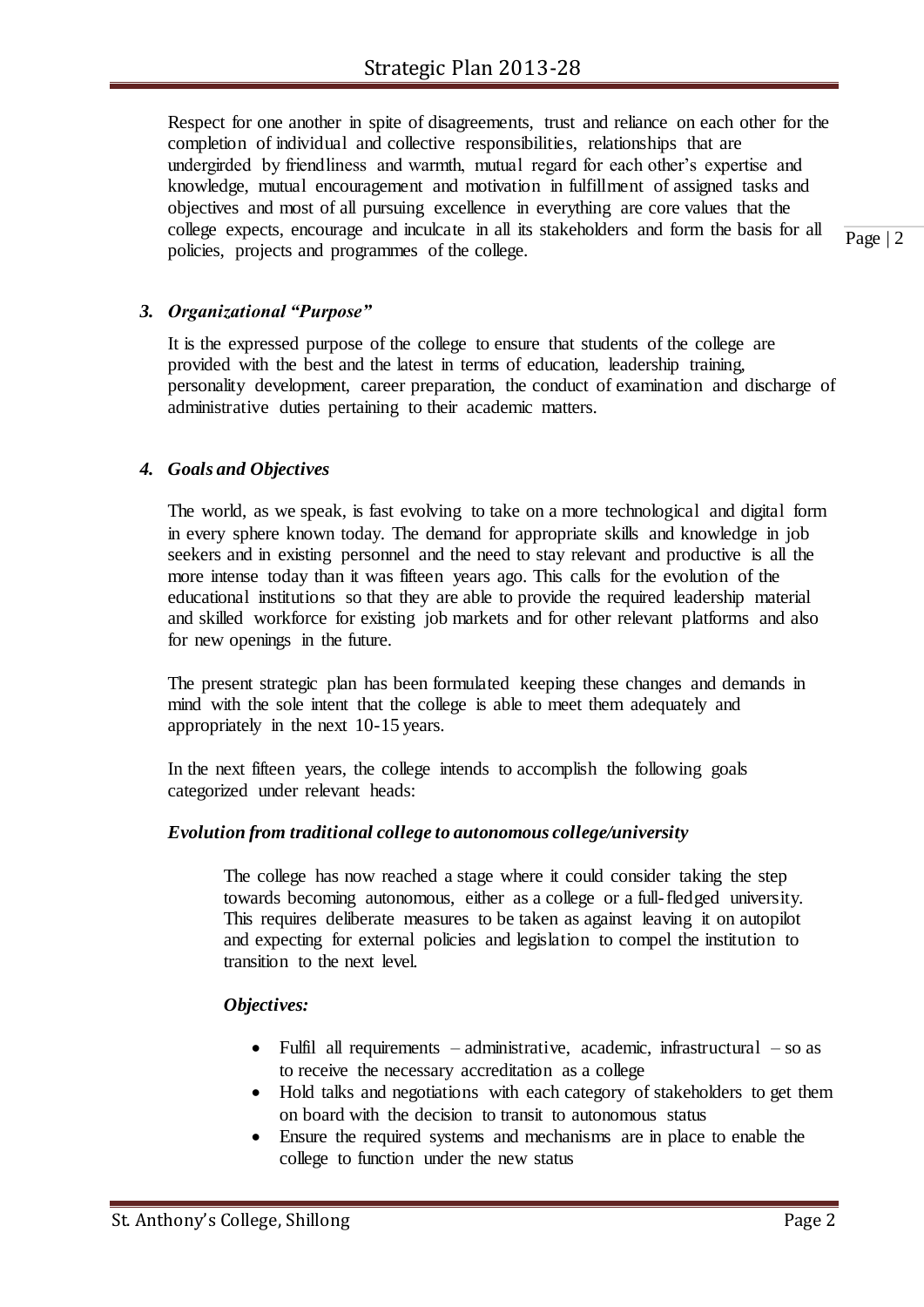## *Expansion of Campus: Creation of Assets and infrastructures*

The excellent academic performance of the college and the success of its cocurricular programmes have resulted in a marked increase in enrollment and in the number of programmes and courses being introduced annually. This has necessitated the expansion of the campus and the creation of new assets and infrastructures.

Page | 3

Objectives:

- Acquire more land at reasonable rates, or if possible below market rates.
- Build infrastructure on the new campuses to be acquired.
- Build new infrastructure on existing land.
- Renovate existing infrastructure to create more space.

#### *Introduction of new programmes and departments and online courses*

To stay relevant to the changes taking place in the world, the college will introduce new programmes and departments, both at the undergraduate level and the post-graduate level. In tandem with the introduction of new programmes and departments, the college also intends to introduce online programmes and courses.

#### *Objectives:*

- Introduce three new PG programmes in Political Science, Education and Commerce
- Introduce an MBA programme in Social Change/Public Policy
	- Introduce new under-graduate courses in:
		- **Tourism** 
			- **Recreational Science**
			- $\blacksquare$  Psychology
			- **Engineering**
			- Nursing
			- **Environmental Science**
			- Food Procession
			- Nutrition and Dietician
			- **Leadership**
	- Introduce online full-fledged courses
- Introduce MOOCs to supplement classroom lectures

#### *Increase in research-related activitiesthrough platforms and support systems*

Staying abreast of the latest development in different fields of study and attaining a high level of expertise in them requires faculties and students to spend time in research work. The college will introduce relevant research journals that will serve as platforms for the publication and dissemination of research-based papers and also incentives and support systems that enable both faculties and students to engage in research activities at the campus.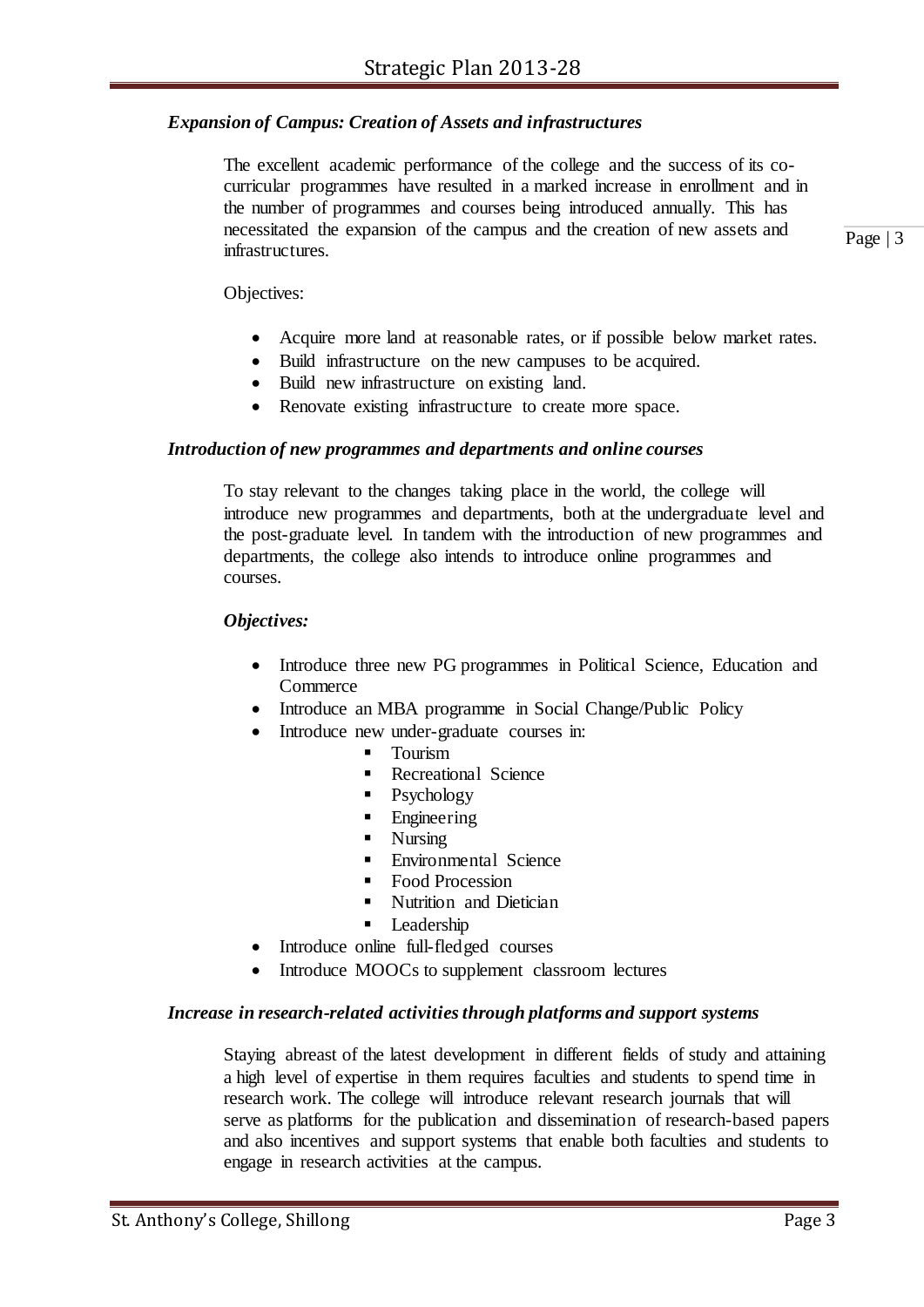## *Objectives:*

- Strengthen and empower the existing Research Cell of the college
- Introduce two research journals for publication of research papers in the Humanities, Social Sciences, Management, Commerce, Science and Technology
- Introduce workshops and seminars on research and publication
- Introduce incentives for publishing research papers
- Introduce award systems for publications

#### *Empowering and equipping of faculties and staffs through programmes*

Introduce professional development programmes to further empower and equip both the faculties and staff with the view to enhancing their efficiency and effectiveness.

#### *Objectives:*

- Organise orientation programmes under relevant themes at least once a year or twice a year if opportunity presents.
- Organise workshops on specific areas relevant to teachers and nonteaching staffs
- Provide incentives for performing faculties and staffs

#### *Addressing students' academic performance through mechanisms*

Introduce systems and mechanisms to monitor students' attendance, performance in class and their participation in co-curricular activities.

#### *Objectives:*

- Introduce a mentoring system
- Streamline monitoring of students' attendance and performance in exams
- Hold parent-teacher meets at least once a year
- Introduce new facilities to enhance the classroom experience
- Offer cash rewards for student research papers

#### *Strengthening the network and participation of alumni*

Alumni of the college can play important roles in the growth and development of the college. The college will introduce means to enhance the network and the participation of alumni in the academic affairs of the college.

#### *Objectives:*

- Introduce better mechanisms to network with alumni
- Create opportunities and platforms for alumni to participate and contribute to college projects
- Organise workshops and seminars for alumni on relevant themes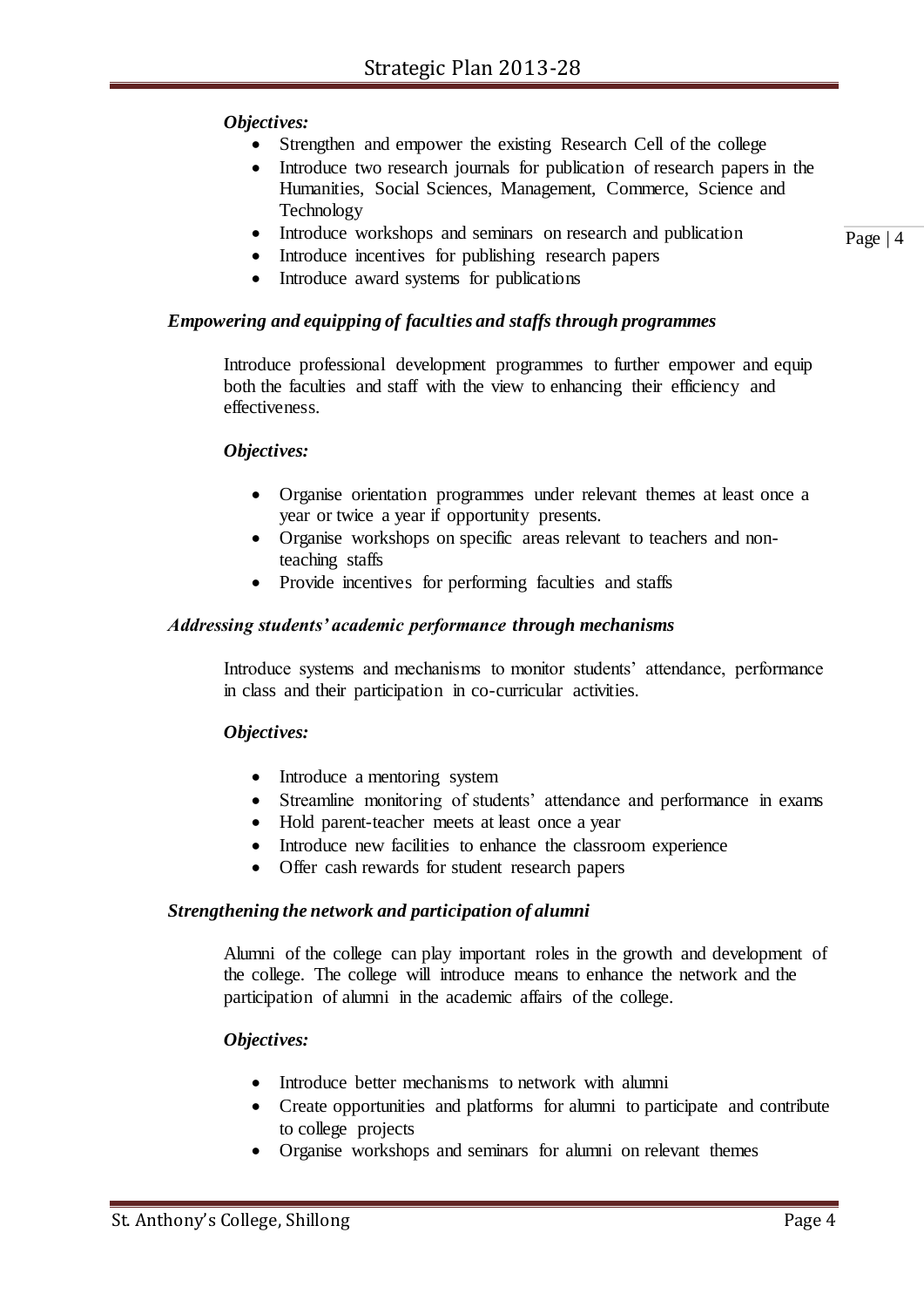## *5. Strengths, Weaknesses, Opportunities and Challenges(Bare pointers)*

#### *Strengths:*

- Clearly stated mission and vision statements. Action plans for deploying and implementing the curriculum in the institution are comprehensive and effective. They include both short term as well as long term measures. The institution is proactive in enhancing and improving the skills of its faculty by appropriate training and adoption of newer technologies. Usage of a variety of methods for enhancing the learning environment, Faculty members are also members of the different Boards of undergraduate studies which develop the curriculum. Availability of other courses [certificate, diploma, global certification, etc.] gives the students more academic flexibility. Transparency in the admission process. Criteria for admission to various programmes are very clearly defined. A welldefined academic calendar, in the form of a *college handbook*, which is available to all students as well as staff. Usage of newer technologies in the classroom to enhance the learning process. Career and personal counselling offered through a dedicated staff. Performance of the college students in the university examinations is higher than the university percentage.
- The College possesses a very good infrastructure as well as human resource, to carry out high-quality research in Humanities, Social Sciences, Management, Basic and Life Sciences. A substantial number of extension activities through various department, associations and clubs within the institution. The infrastructure is compact and well-knit. This allows for easier access to centrally maintained facilities available in the College which are shared by different departments. Classrooms are equipped with ICTs for training and classroom lecturing purposes.
- Mosaic of cultures The College has students representing over 95 tribes mainly from North East, the rest of the country and a number of foreign students from neighbouring countries add to a unique mix of cultures and ideas which add to cultural plurality and national integration.
- Politically independent students' body the College Association which has representation from every department and involves faculty members in an advisory role. The Alumni association is strong and active and provides feedback.

#### *Weakness:*

- Situated in a state where heavy industry is absent, the interactions are mostly concentrated with the service industry. At present, no twinning or dual degree, since the affiliating university does not have such a facility. Lateral mobility is not permissible under the present University framework.
- Strengthening of library resources in some departmental libraries as well as the central library. Campus placements of the college need to be addressed.
- Only a small number of the faculty is involved in active research and consultancy at the moment. Activities contributing to research still needs enhancement.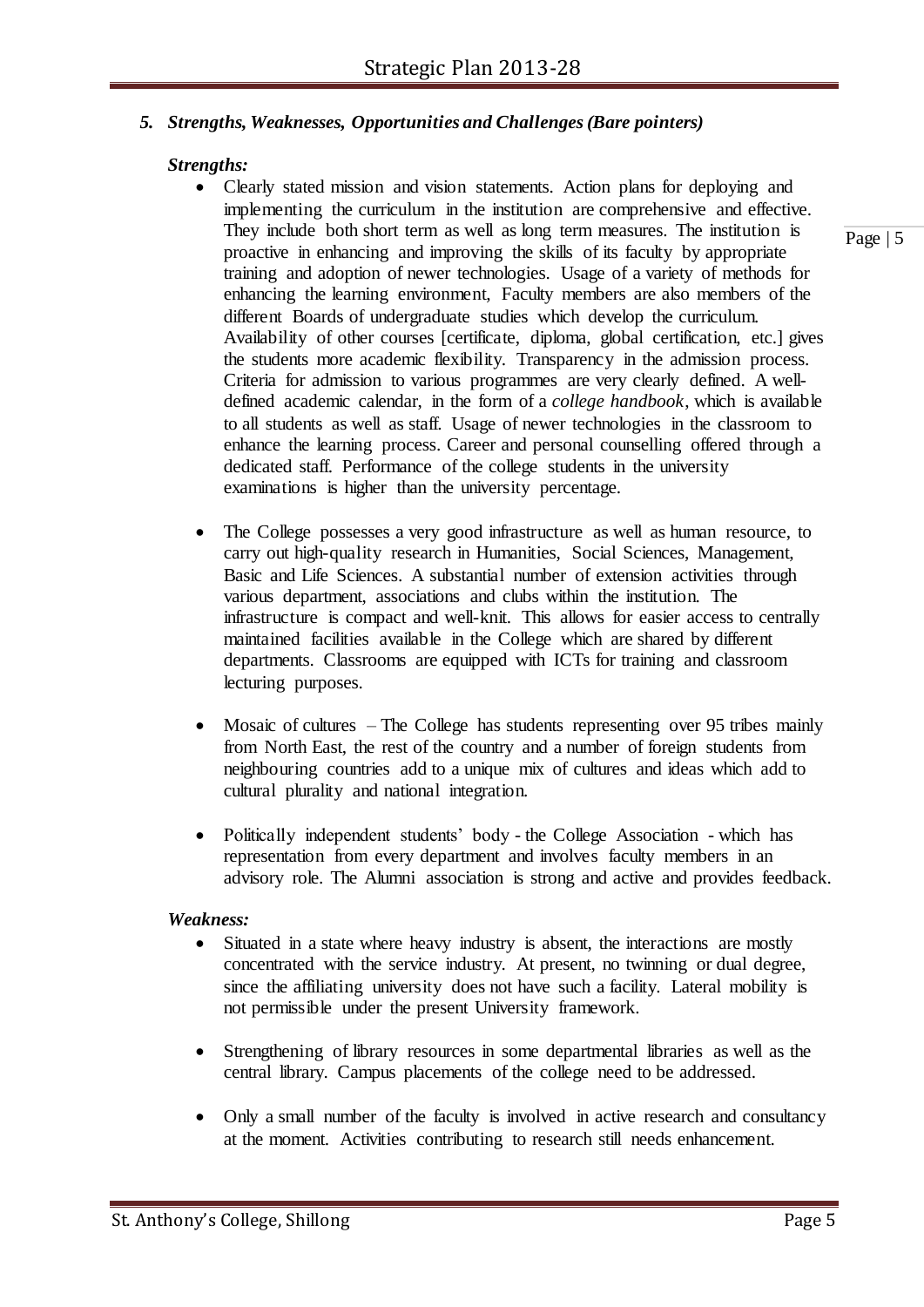- Need for more space, which includes parking space and other additional infrastructure which are required.
- Few active members in the Alumni association. No mechanism in place to keep track of the alumni other than through the Alumni Association.
- Not enough literary publications by students.
- Inadequate campus placement of students after graduation.
- Inadequate documentation of activities.
- Inadequate funds for implementation of programmes and activities.

#### *Opportunities:*

- The value education course developed by the college could become a model that can be introduced in other educational institutions.
- The private sector, in the form of service firms, is starting to enhance their presence in the market in the state and region. This is an opportunity for our students who have a better edge [through extra skills gained during their years in the college], to get a preferred placement.
- Special courses for hospitality and adventure tourism can be initiated to take advantage of the growing tourism industry.
- As more institutions of higher learning have been set up in the state [viz. IIM, NIT, NIFT, IIHM, etc.], more interactions between the students and staff of the college can be arranged with such institutions, to share knowledge and expertise in different areas of interest.
- Demand for the introduction of PG courses exists which the college could run in shifts for many students who have otherwise no chances of getting admission in the affiliating university.
- There is a possibility of networking and collaborating with other academic institutions in designing and teaching of the curriculum and on the possibility of sharing e-resources of the library.

#### *Challenges:*

- Finding ways and means to motivate and train the faculty in various fundamental research methodologies and make them aware of the trends in research in different fields at the world stage.
- Arranging the curricula and academic routine to give adequate time and space to the faculty to carry out research and do proper justice to it.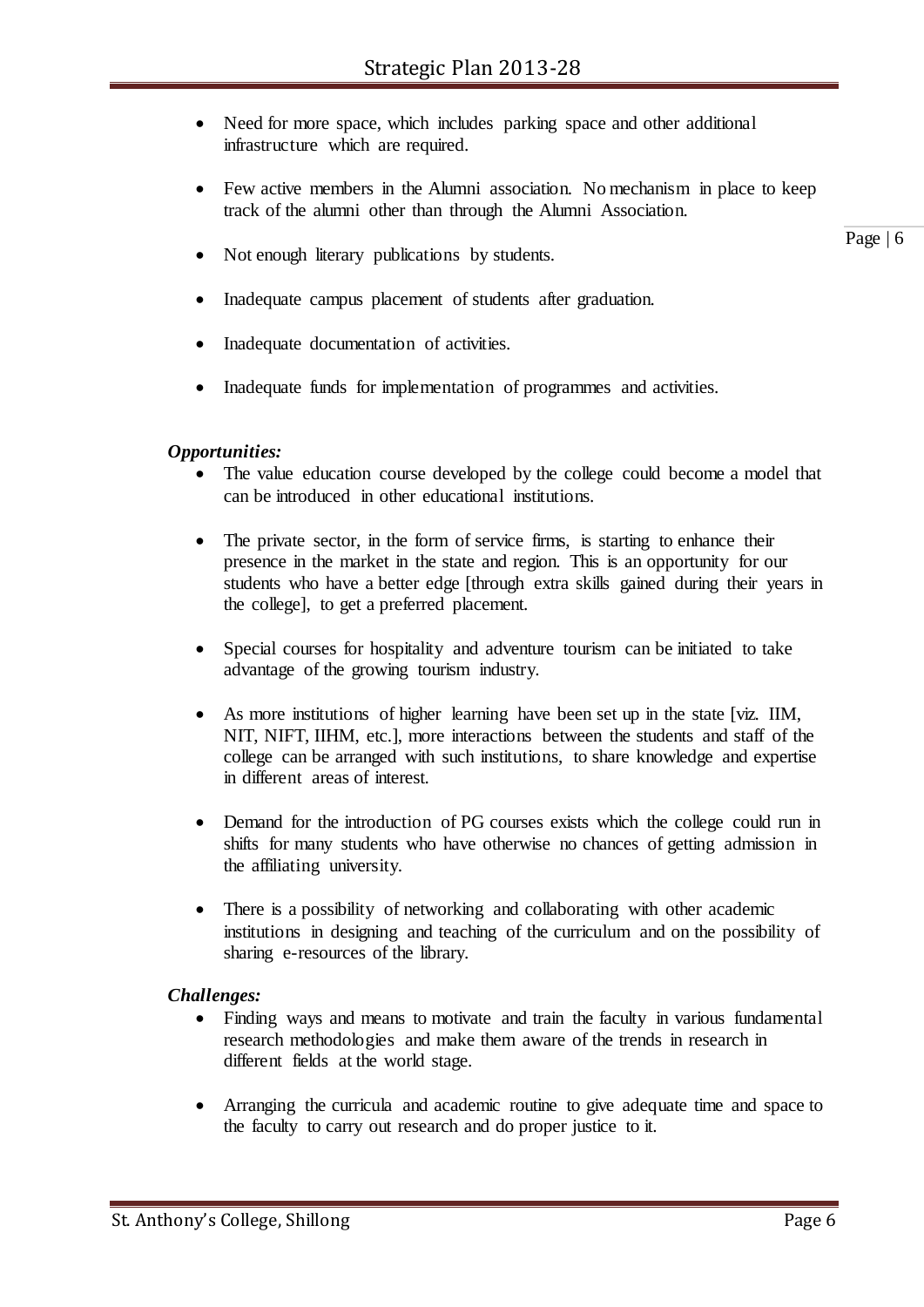- There are areas where the departments are yet to make optimal use of the facilities of the college for its stakeholders.
- Library infrastructure and technology requires immediate modernization.
- Page | 7 Increasing the membership of the alumni association requires new measures and approaches.
- Students are complacent about the need to complete the extra courses for enhancing their employability.
- Increasing the number of students employed through campus placement.
- Quality of sportsmanship and participation in sports events need to be enhanced further which is not as per expectation at present.
- Untimely release of funds from the Government.

## *6. Gap Analysis*

- Streamlining of procedures at all levels is required to ensure that policies and guidelines are implemented as desired.
- Clearly defining the job descriptions of office staffs in general and faculties, in particular, who are given additional duties/charge is crucial to ensuring that goals and objectives are being achieved in a measurable manner.

These two steps will remove deadlocks, redundancy and wastage of time and energy and allow the free flow of work in the right direction.

 Appropriate and rigorous mechanisms to monitor and evaluate the progress of the projects and programmes, the effectiveness and efficiency of staffs and faculties, and the impact of the projects and programmes need to be put in place and given teeth to ensure that all personnel involve toe the line and put in their efforts to achieve the individual and collective targets given to them.

## *7. Implementation Considerations*

- The college will begin the implementation of the strategic plan after it has received the required approval and sanction from relevant bodies such as the governing body of the college, the Don Bosco Society, the House Council in charge of the financial aspects of the college and relevant government agencies as well.
- The actual implementation will begin with creating teams under competent leadership. These teams will study the current status and conditions, prepare the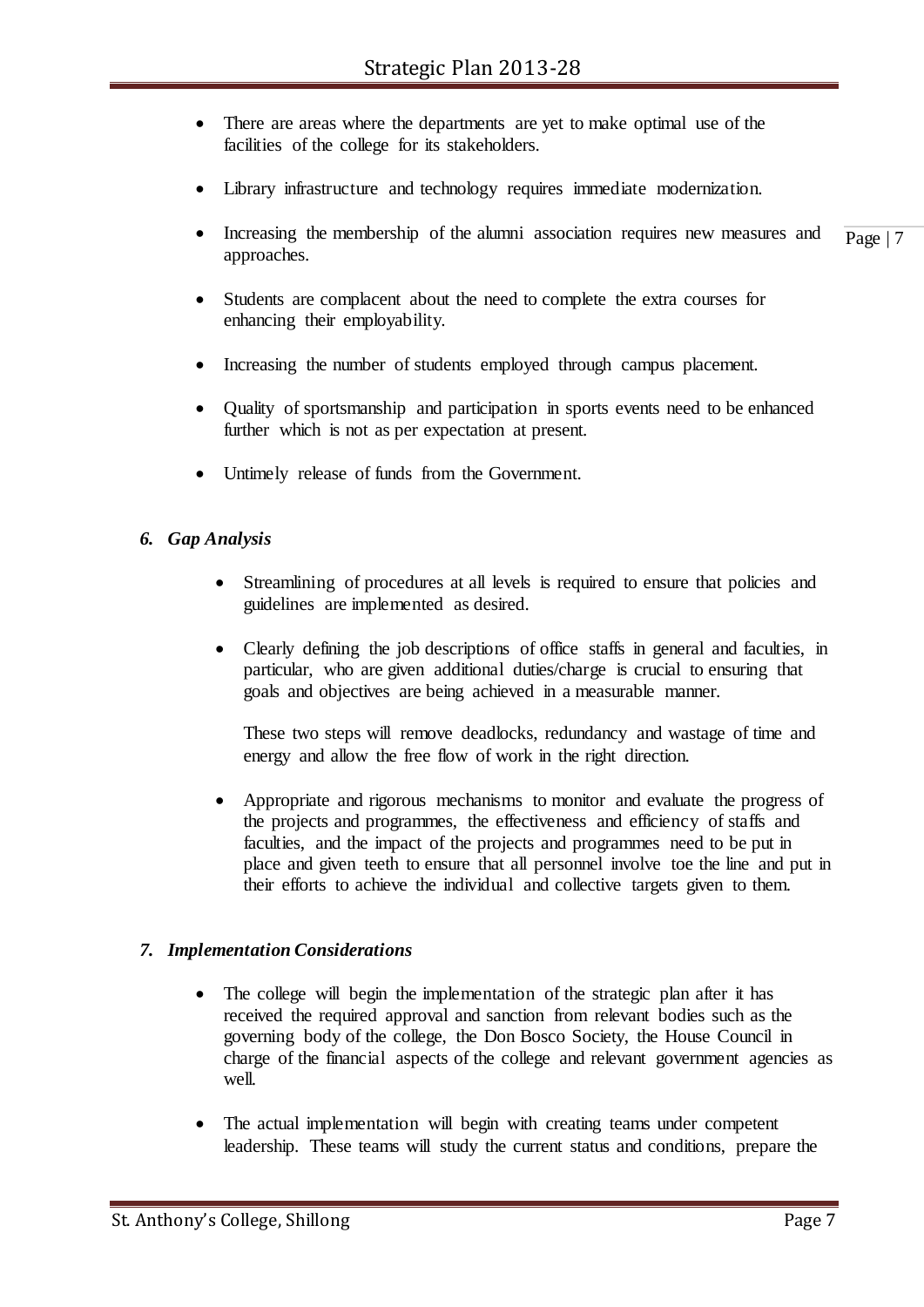blueprints, work on the financial implications and arrive at an estimate for each of the projects that they are in charge of.

 The teams will present their findings and proposals to the Management which will then make its own study and decide on the feasibility of the proposals submitted to it.

Page | 8

 All the paperwork related to the implementation of the various projects will be prepared and submitted to the relevant government offices and agencies for approval and funding.

## *8. Communicating the Plan*

The college will communicate the content of the Strategic Plan to all its stakeholders through its various meetings and interactions that it holds annually. These meetings are the Council of Heads of Departments meeting, the General Staff Meeting for faculties and non-teaching staffs, departmental meetings and so on.

The college has several committees, cells and units composed of faculties, staffs and students through which it can disseminate the plan.

The college will publish a newsletter which will be released twice a year to the stakeholders. This newsletter will become of the many platforms through which the plan can be shared with stakeholders.

## *9. Uncertainties and Risks Worst and best-case scenarios.*

## *Positive uncertainties:*

- Increased convenience of acquiring permissions and approvals for implementation of projects that fall within certain governmental agencies and departments.
- Introduction of governmental schemes and grants that will support any or all of the projects included in the plans.
- The offer of sale of land, materials for construction of building etc. below-market rates to enable the college to purchase more.
- Friction-free opportunity to transition to autonomous status with full support of stakeholders and governmental agencies.

## *Risks:*

- Move towards autonomy could backfire due to various apprehensions.
- Introduction of educational policies that may cause some of the components of the plan to change drastically.
- Some components or projects listed may turn out to be white elephants.
- A few of the projects could become too fund intensive that they impede the progress of other projects.
- Disturbance of status quo leading to resistance due to the nature of projects introduced and implemented.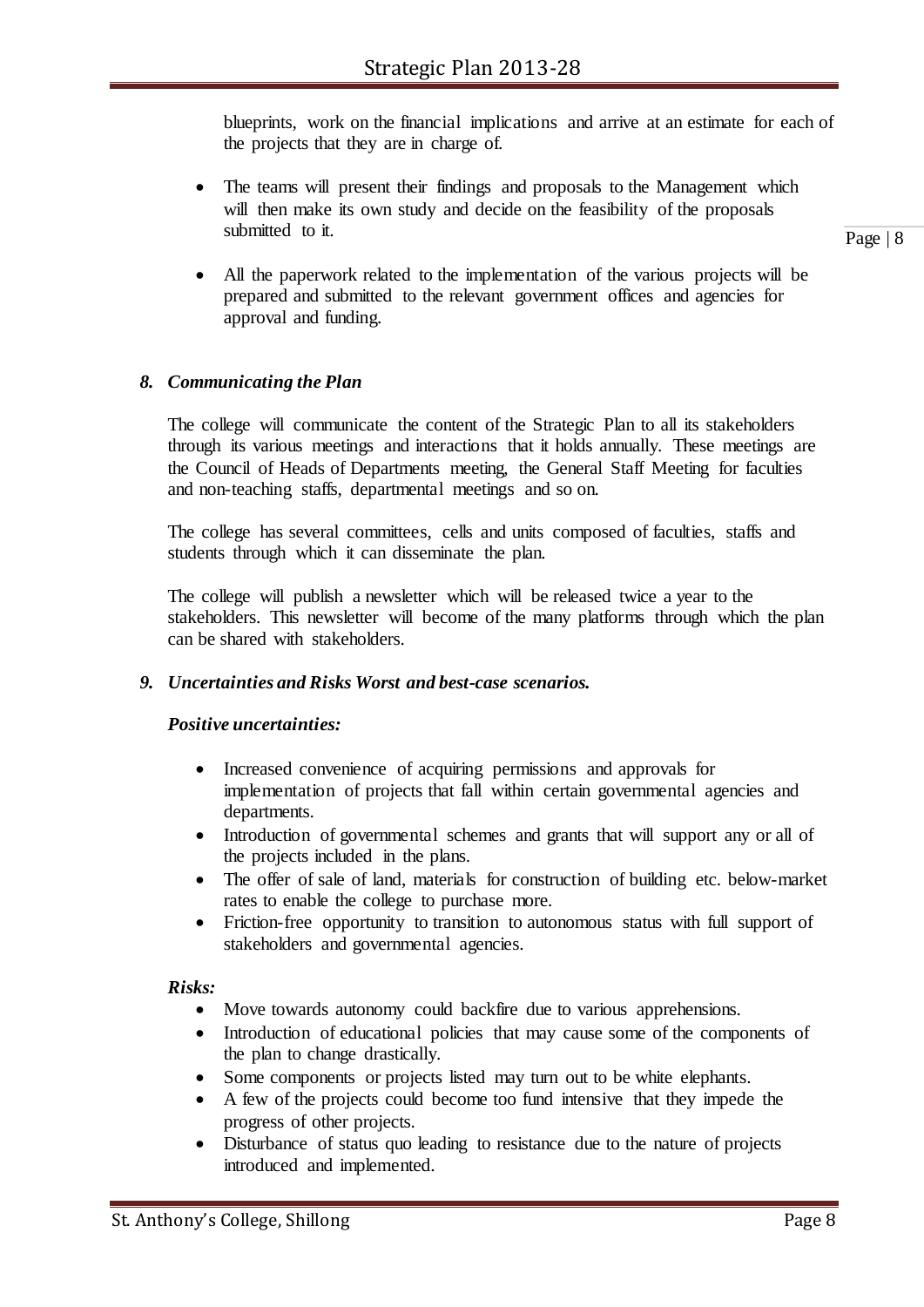## *10. Integrated Functional Plans – Action Steps/Detailed Plans*

## *(Refer to next page)*

## *11. Monitoring And Evaluation*

All the execution, implementation, monitoring and evaluation of the different aspects and components of the Strategic Plan will be carried out by the Management through its various instruments and bodies.

This will involve a tree tier system composed of the College Council, the Management and the appointed committees and individuals.

These bodies will independently and collectively monitor, evaluate and provide feedback and recommendations throughout the plan period.

Proper rubrics/frameworks will be designed and utilized to measure in concrete terms and values the progress being made by the personnel/committees given charge of completing the works.

Clear and detailed timelines/work schedules will be shared will all stakeholders, especially with the committees and personnel to ensure that all the works take up during the plan period are being completed on time.

*End of Strategic Plan*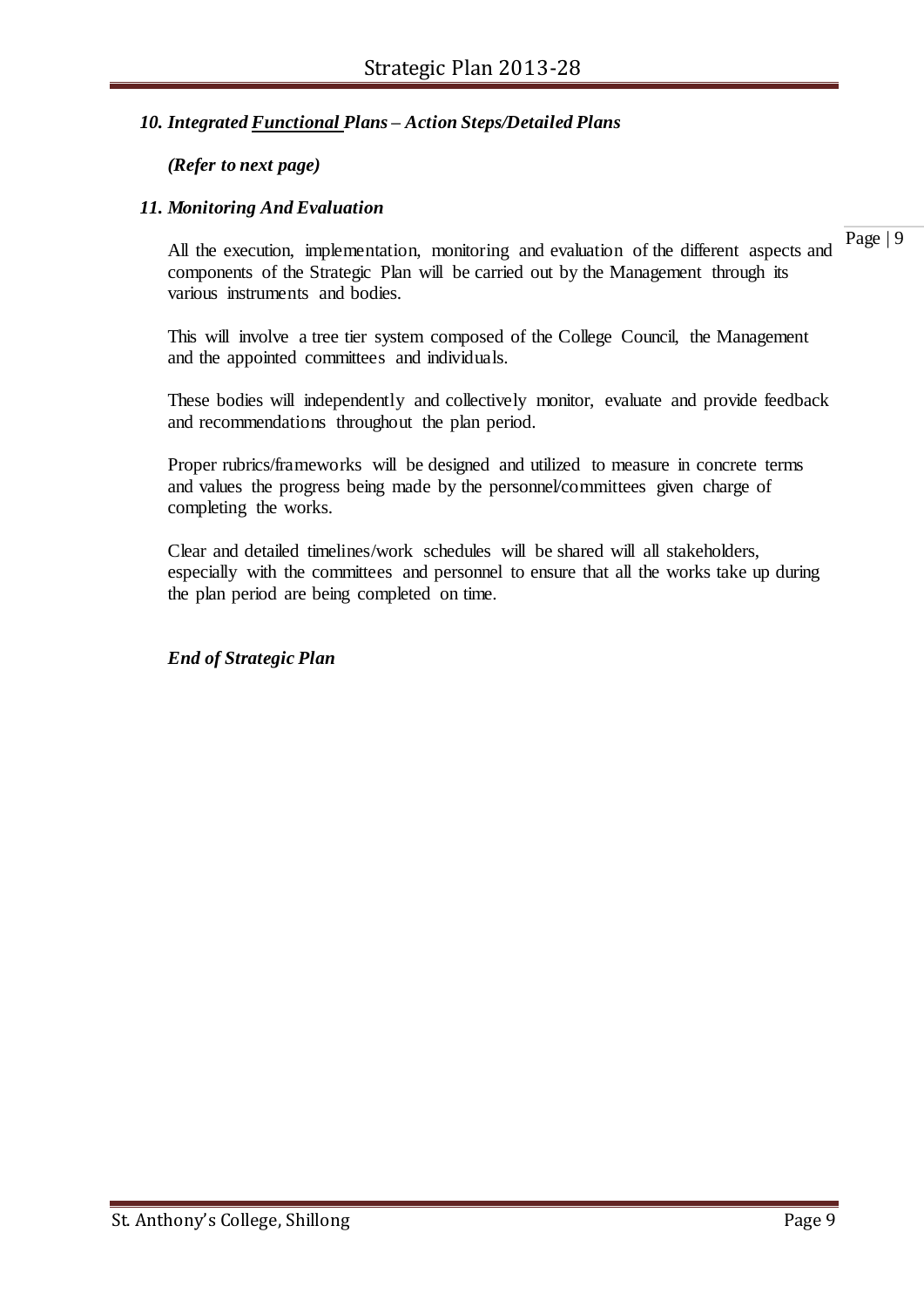# Strategic Plan 2013-28

|       | Integrated Functional Plans - Action Steps/Detailed Plans (Point No.10)                    |                                                                                                                                                 |                                                                                                                                                                                                                                                                                                                                                                                                                                                                |                                                                                                                                 |  |
|-------|--------------------------------------------------------------------------------------------|-------------------------------------------------------------------------------------------------------------------------------------------------|----------------------------------------------------------------------------------------------------------------------------------------------------------------------------------------------------------------------------------------------------------------------------------------------------------------------------------------------------------------------------------------------------------------------------------------------------------------|---------------------------------------------------------------------------------------------------------------------------------|--|
| Sl.no | Goals                                                                                      | <b>Objectives</b>                                                                                                                               | <b>Action</b>                                                                                                                                                                                                                                                                                                                                                                                                                                                  | Personnel in-charge                                                                                                             |  |
|       |                                                                                            | Fulfil all requirements -<br>administrative, academic, and<br>infrastructural $-$ so as to receive the<br>necessary accreditation as a college. | Form teams and allocate the following tasks<br>• Conduct a study of existing administrative<br>paperwork<br>• Conduct a survey of existing labs<br>• Conduct a survey of existing infrastructure<br>• Compile library books details<br>• Conduct study faculties' academic profiles<br>• Compile a report on students' academic<br>performance<br>• Identify loopholes, flaws, discrepancies<br>• Resolve issues                                               | Page $ 10$<br>Principal, Vice<br>Principal, Rector,<br>Economer, Provincial,<br><b>IQAC</b> Coordinator and<br>Relevant Offices |  |
| 1.    | <b>Evolution from</b><br>traditional college to<br><i>autonomous</i><br>college/university | Hold talks and negotiations with<br>each category of stakeholders to get<br>them on board with the decision to<br>transit to autonomous status. | • Convene meetings with relevant<br>committees<br>• Create awareness amongst stakeholders<br>• Hold interactions with stakeholders through<br>meetings and talks across the table<br>• Form committee to conduct a special study<br>on the process<br>• Visit and consult with other institutes that<br>have undergone a similar transition<br>• Hold talks with officials at the university<br>and governmental levels<br>• Organise workshops on the process | Principal, Vice<br>Principal, Rector,<br>Economer, Provincial,<br><b>IQAC</b> Coordinator and<br>Relevant Offices               |  |
|       |                                                                                            | Ensure the required systems and<br>mechanisms are in place to enable<br>the college to function under the<br>new status.                        | • Work on a blueprint to reconfigure offices,<br>departments and infrastructure to adapt to<br>the new status<br>• Appoint/assign personnel to handle relevant<br>matters pertaining to the implementation of<br>autonomy at the college                                                                                                                                                                                                                       |                                                                                                                                 |  |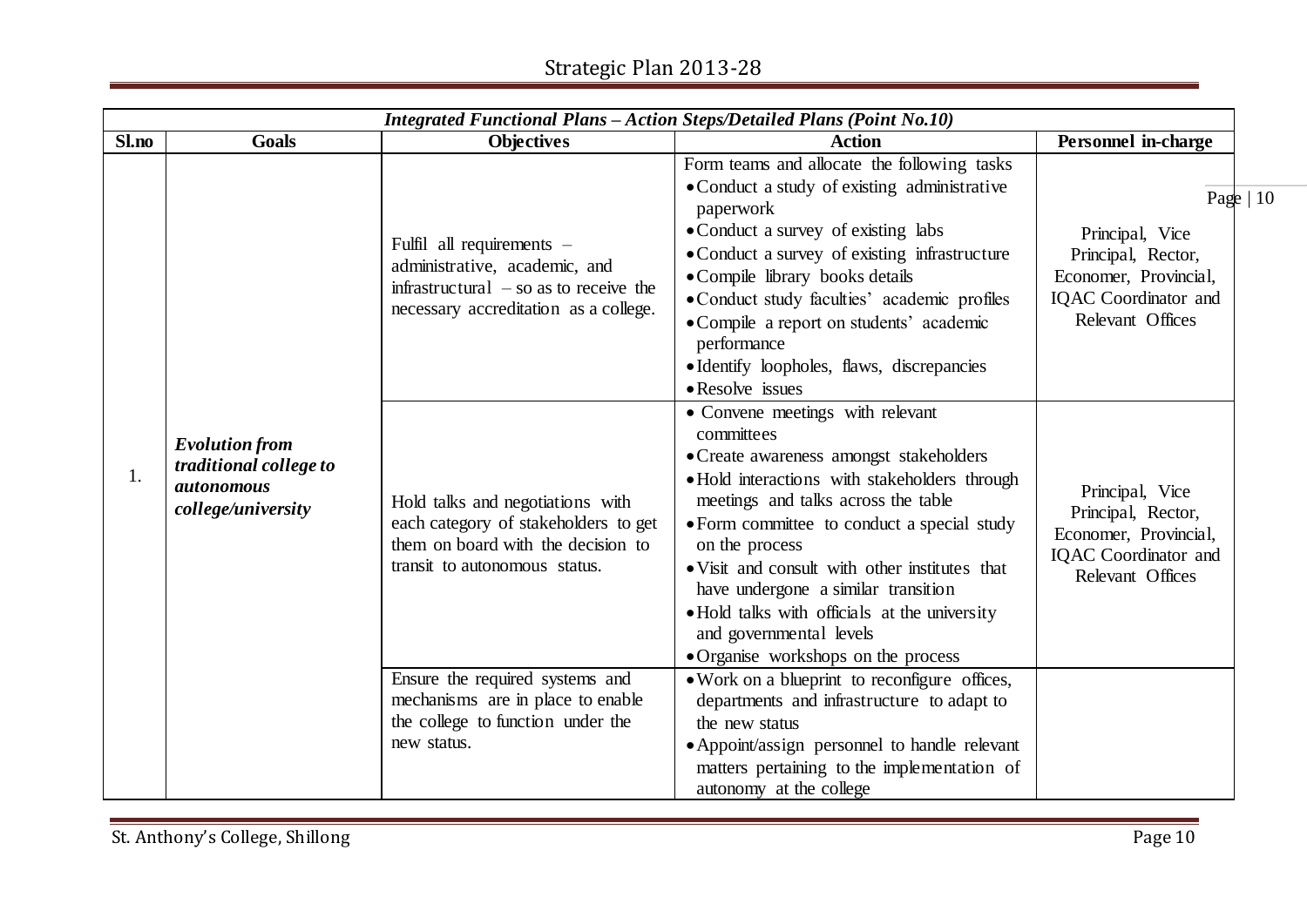| 2. |                                                              | Acquire more land at reasonable<br>rates, or if possible below market<br>rates. | • Conduct a survey of areas to determine best<br>site to purchase land<br>• Set up intermediaries to contact landowners<br>and to negotiate on behalf of the college<br>• Make a comparative study of offers when<br>received<br>• Generate funds through available avenues<br>and means<br>• Initiate purchase if terms and conditions are<br>acceptable | Page $ 11$<br>Provincial, Economer<br>and College Council<br>Provincial, Economer<br>and College Council<br>Provincial, Economer |
|----|--------------------------------------------------------------|---------------------------------------------------------------------------------|-----------------------------------------------------------------------------------------------------------------------------------------------------------------------------------------------------------------------------------------------------------------------------------------------------------------------------------------------------------|----------------------------------------------------------------------------------------------------------------------------------|
|    | <b>Expansion of Campus:</b><br><b>Creation of Assets and</b> | Build infrastructure on the new<br>campuses to be acquired.                     | • Work towards identifying how the new<br>campuses are to be utilized<br>• Conduct a study and survey to find out the<br>type of facilities to be built<br>• Contact architect and engineers to discuss<br>the design of the new structures                                                                                                               |                                                                                                                                  |
|    | <i>infrastructures</i>                                       | Build new infrastructure on existing<br>land.                                   | • Identify the purpose for which<br>infrastructure is be built<br>• Identify site for new infrastructure<br>• Hold discussions with the architect and<br>engineer to work on the design of the<br>building<br>• Apply for relevant required permission and<br>approvals from government agencies<br>• Prepare the ground for work                         | and College Council                                                                                                              |
|    |                                                              | Renovate existing infrastructure to<br>create more space.                       | · Conduct a study of existing halls, staff<br>rooms, offices, labs<br>• Determine which halls, rooms, labs etc<br>requires renovation<br>• Contact engineer and architect to design the<br>blueprint for the new rooms etc.                                                                                                                               | Provincial, Economer<br>and College Council                                                                                      |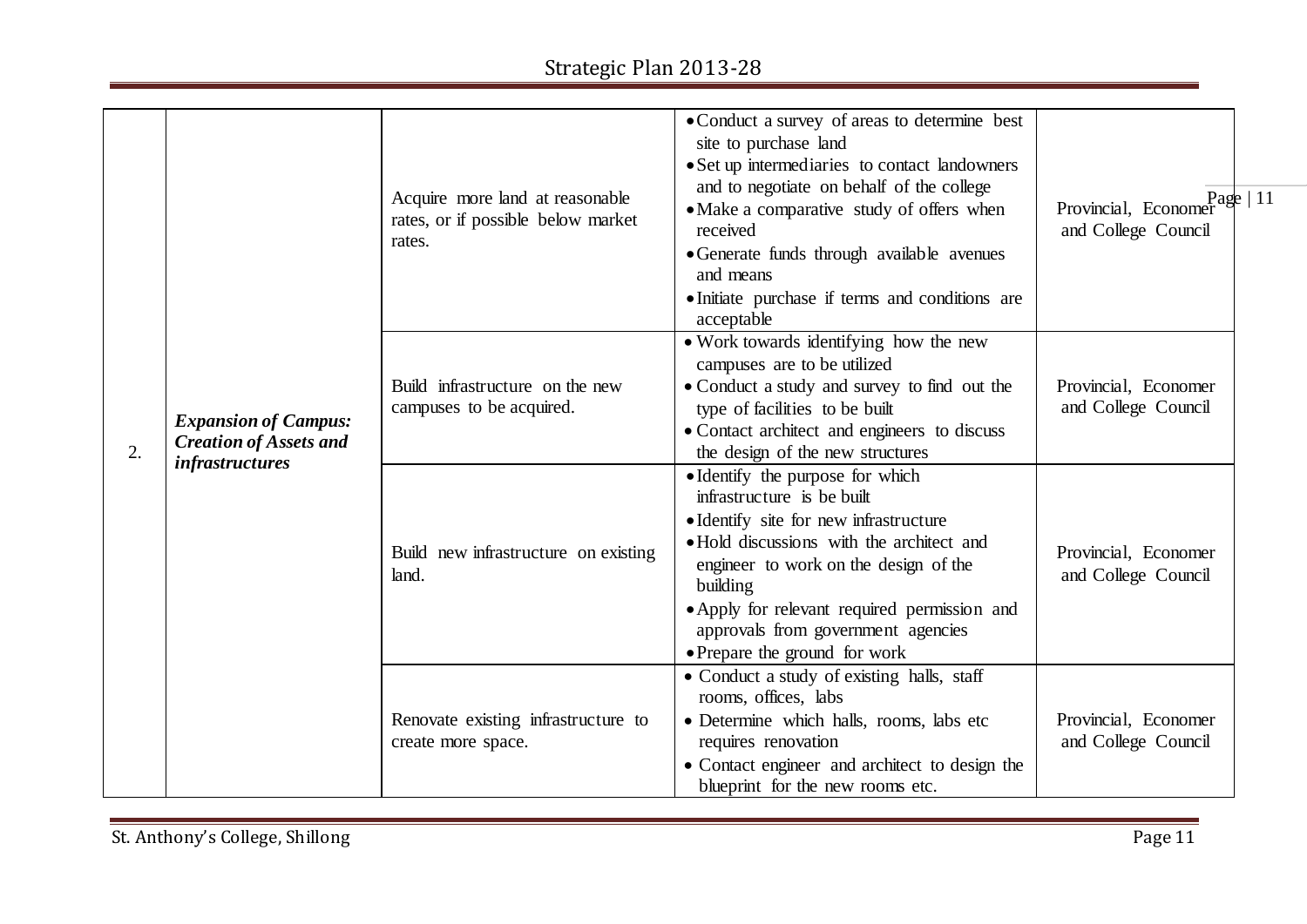| 3.               | <b>Introduction of new</b><br>programmes and<br>departments and online<br>courses | Introduce three new PG<br>programmes in Political Science,<br>Education and Commerce.<br>Introduce an MBA programme in<br>Social Change/Public Policy | • Apply for permission from the University<br>• Allocate required facilities (lecture halls,<br>staff rooms, equipment)<br>• Prepare for inspection<br>• Advertise posts upon receiving permission<br>to start programmes<br>• Renovate halls, staff rooms as per<br>requirement<br>• Allocate funds for library books<br>• Purchase books etc.<br>• Conduct interview to recruit staffs<br>• Advertise admissions<br>• Prepare for inspection<br>• Conduct a study on the feasibility, scope,<br>requirements for the start of the programme | Page $ 12 $<br>College Council,<br>Council of Heads of<br>Departments, Relevant<br>Offices<br>College Council,<br>Council of Heads of<br>Departments, Relevant |  |
|------------------|-----------------------------------------------------------------------------------|-------------------------------------------------------------------------------------------------------------------------------------------------------|-----------------------------------------------------------------------------------------------------------------------------------------------------------------------------------------------------------------------------------------------------------------------------------------------------------------------------------------------------------------------------------------------------------------------------------------------------------------------------------------------------------------------------------------------|----------------------------------------------------------------------------------------------------------------------------------------------------------------|--|
|                  |                                                                                   | Introduce new under-graduate<br>courses                                                                                                               | • Conduct a study on the feasibility, scope,<br>requirements for the start of the programme                                                                                                                                                                                                                                                                                                                                                                                                                                                   | Offices<br>College Council,<br>Council of Heads of<br>Departments, Relevant<br>Offices                                                                         |  |
|                  |                                                                                   | Introduce online full-fledged courses                                                                                                                 | • Conduct a study on the feasibility, scope,<br>requirements for the start of the programme                                                                                                                                                                                                                                                                                                                                                                                                                                                   | College Council,<br>Council of Heads of<br>Departments, Relevant<br>Offices                                                                                    |  |
|                  |                                                                                   | Introduce MOOCs to supplement<br>classroom lectures                                                                                                   | • Conduct a study on the feasibility, scope,<br>requirements for the start of the programme                                                                                                                                                                                                                                                                                                                                                                                                                                                   | College Council,<br>Council of Heads of<br>Departments, Relevant<br>Offices                                                                                    |  |
| $\overline{4}$ . | Increase in research-<br>related activities through                               | Strengthen and empower the<br>existing Research Cell of the                                                                                           | • Streamline the function of the cell<br>• Tap into experiences of faculties in the field                                                                                                                                                                                                                                                                                                                                                                                                                                                     | Research Cell                                                                                                                                                  |  |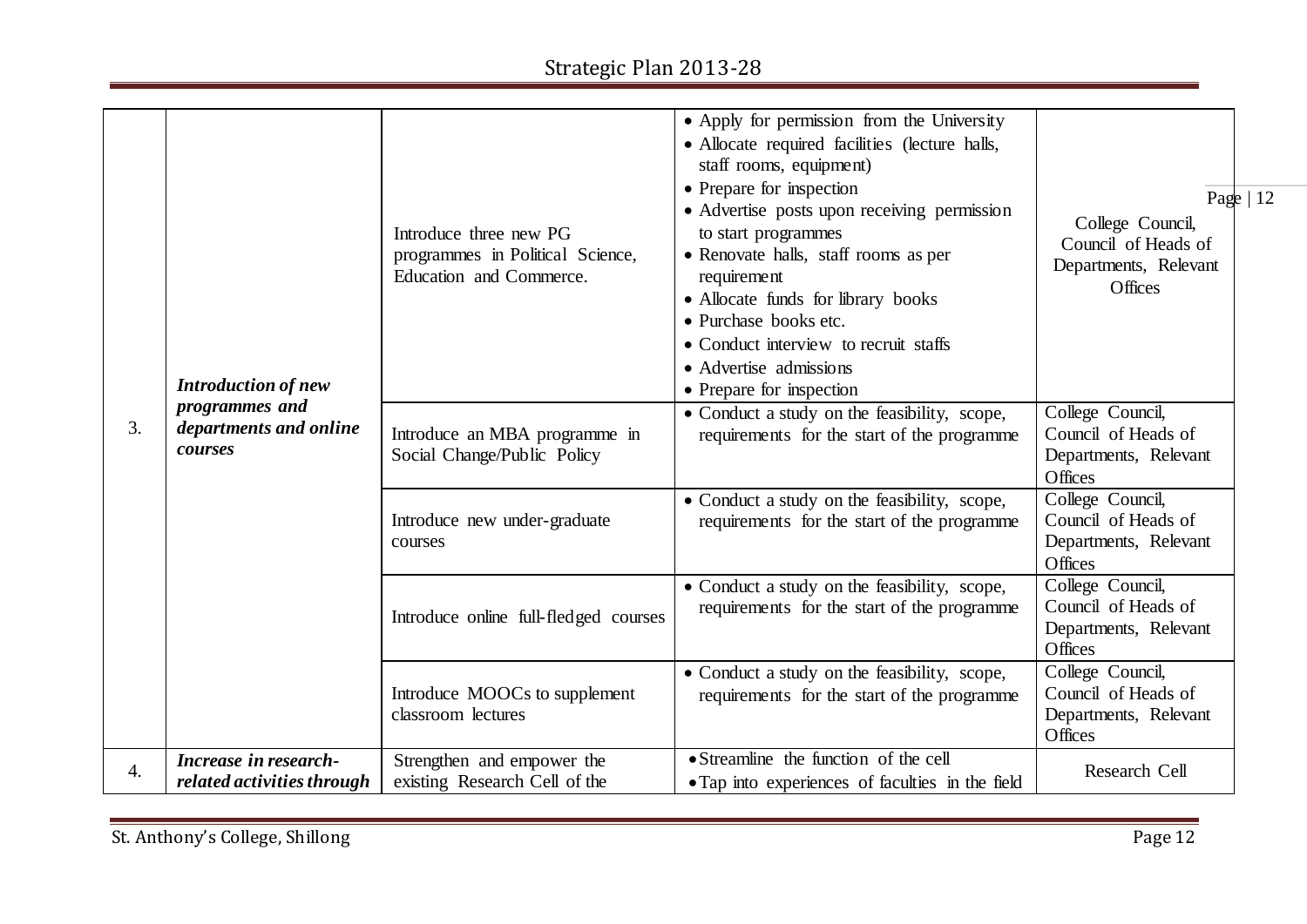# Strategic Plan 2013-28

| platforms and support | college                                         | of research                                                        |               |           |
|-----------------------|-------------------------------------------------|--------------------------------------------------------------------|---------------|-----------|
| systems               |                                                 | • Assign mentorship roles to those who have                        |               |           |
|                       |                                                 | experience in research and research                                |               |           |
|                       |                                                 | publications                                                       |               | Page   13 |
|                       |                                                 | • Place young faculties under specific                             |               |           |
|                       |                                                 | members of the cell to be guided in                                |               |           |
|                       |                                                 | research publication work                                          |               |           |
|                       |                                                 | • Set targets for the cell to meet                                 |               |           |
|                       |                                                 | • Allocate a budget for secretarial and                            |               |           |
|                       |                                                 | networking purposes                                                |               |           |
|                       | Introduce two research journals for             | • Appoint faculties from Research Cell to be                       |               |           |
|                       | publication of research papers in the           | in charge of publications                                          |               |           |
|                       | Humanities, Social Sciences,                    | • Appoint faculties from Research Cell to be                       |               |           |
|                       | Management, Commerce, Science<br>and Technology | in charge peer-review work                                         |               |           |
|                       |                                                 | • Formulate guidelines for the submission of                       |               |           |
|                       |                                                 | papers and for the selection of papers for                         | Research Cell |           |
|                       |                                                 | publications                                                       |               |           |
|                       |                                                 | • Create email accounts for submission of                          |               |           |
|                       |                                                 | soft copies of papers<br>• Invite eminent academicians in relevant |               |           |
|                       |                                                 | fields to act as peer reviewers                                    |               |           |
|                       |                                                 | • Invite experts in the field of publication to                    |               |           |
|                       |                                                 | conduct workshops on research work,                                |               |           |
|                       |                                                 | technical writing and submitting of papers                         |               |           |
|                       |                                                 | to journals                                                        |               |           |
|                       | Introduce workshops and seminars                | • Make this an annual event for faculties to                       |               |           |
|                       | on research and publication                     | attend                                                             | Research Cell |           |
|                       |                                                 | • Send faculties to attend workshops and                           |               |           |
|                       |                                                 | seminars on research and publication                               |               |           |
|                       |                                                 | organized by other institutions                                    |               |           |
|                       |                                                 | • Allocate budget                                                  |               |           |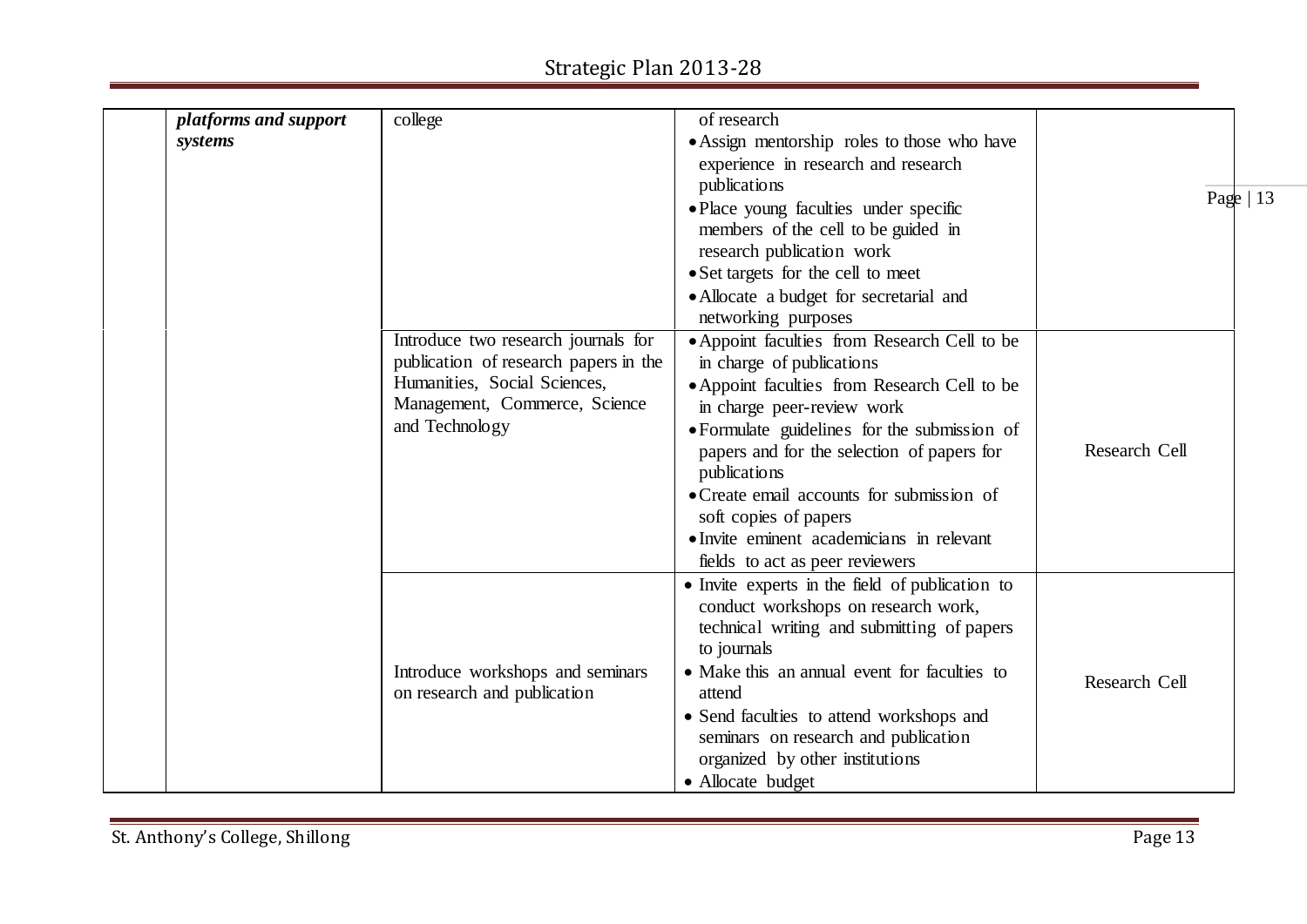# Strategic Plan 2013-28

|    |                                                                                            | Introduce incentives for publishing<br>research papers<br>Organise orientation programmes | • Set aside a budget for awarding cash prizes<br>to faculties for publishing papers<br>• Create different categories of awards<br>• Invite faculties to submit as many papers as<br>possible<br>• Make OP an annual event for faculties and                                                                                 | Research Cell<br>Page $ 14$                                           |
|----|--------------------------------------------------------------------------------------------|-------------------------------------------------------------------------------------------|-----------------------------------------------------------------------------------------------------------------------------------------------------------------------------------------------------------------------------------------------------------------------------------------------------------------------------|-----------------------------------------------------------------------|
|    |                                                                                            | under relevant themes at least once a<br>year or twice a year if opportunity<br>presents. | staffs to attend<br>• Organise separate events for faculties and<br>staffs                                                                                                                                                                                                                                                  | Principal, IQAC<br>Coordinator                                        |
| 5. | <b>Empowering and</b><br>equipping of faculties<br>and staffs through<br><i>programmes</i> | Organise workshops on specific<br>areas relevant to teachers and non-<br>teaching staffs. | • Organise events on carefully selected<br>themes<br>· Invite experienced animators, resource<br>persons, teams to engage with the faculties<br>and staffs<br>• Allocate a budget for these events                                                                                                                          | Principal, IQAC<br>Coordinator<br>Principal, IQAC<br>Coordinator      |
|    |                                                                                            | Provide incentives for performing<br>faculties and staffs.                                | • Create a mechanism to monitor the<br>performance of faculties and staffs<br>• Institute special awards for deserving<br>faculties and staffs<br>• Select events in which to felicitate<br>performing faculties and staffs<br>• Make it an annual event                                                                    |                                                                       |
| 6. | <b>Addressing students'</b><br>academic performance<br>through mechanisms                  | Introduce a mentoring system                                                              | • Issue instructions to all departments to<br>study the mentoring process and methods at<br>the college level<br>• Direct departments to allocate students<br>under respective faculties in the<br>departments<br>• Assign duties and roles to be played by the<br>faculties as mentors<br>• Monitor progress of the system | Principal, IQAC<br>Coordinator, Relevant<br>Heads of UG<br>Department |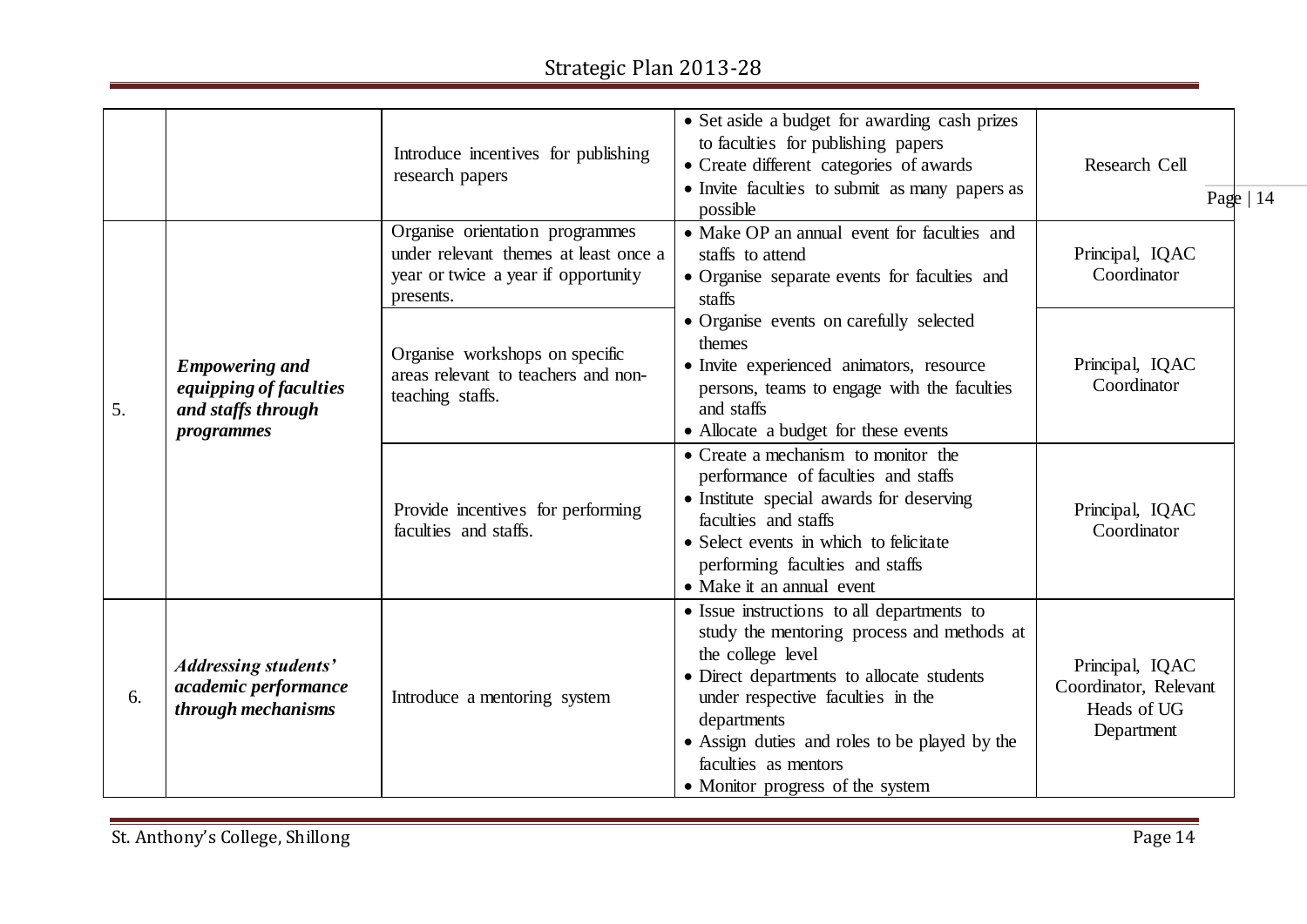|                                    | • Monitor performance of students                                          |                       |
|------------------------------------|----------------------------------------------------------------------------|-----------------------|
|                                    | • Provide training to faculties to equip them                              |                       |
|                                    | to discharge their duties as mentors                                       |                       |
|                                    | • Instruct Heads of departments to submit                                  | Page $ 15$            |
|                                    | details of chronic absentees                                               |                       |
|                                    | • Instruct Heads to follow up students who                                 |                       |
|                                    | take leave of absence                                                      |                       |
|                                    | • Instruct Heads to interact and counsel                                   |                       |
|                                    | students who show signs of lagging behind                                  |                       |
| Streamline monitoring of students' | • Instruct Heads to assign mentors to special                              | Principal, IQAC       |
| attendance and performance in      | cases required monitoring and counsel                                      | Coordinator, Relevant |
| exams                              | • Difficult cases to be handled by the                                     | Heads of UG           |
|                                    | Principal                                                                  | Department            |
|                                    | • Authorise departments to meet parents of                                 |                       |
|                                    | underperforming students whenever                                          |                       |
|                                    | necessary                                                                  |                       |
|                                    | • Students' attendance and marks to be put                                 |                       |
|                                    | up on display on departmental notice<br>boards                             |                       |
|                                    |                                                                            |                       |
|                                    | • Sanction annual parents-departments meet                                 |                       |
|                                    | • Instruct departments to invite parents of<br>students to the departments |                       |
|                                    | • Direct departments to prepare a                                          |                       |
|                                    | presentation on department profile etc.                                    | Principal, IQAC       |
| Hold parent-teacher meets at least | • Direct departments to submit estimates for                               | Coordinator, Relevant |
| once a year                        | refreshments for parents                                                   | Heads of UG           |
|                                    | • Direct departments to discuss the teaching-                              | Department            |
|                                    | learning process with parents, evaluation                                  |                       |
|                                    | process, the job opportunities,                                            |                       |
|                                    | performances of students, co-curricular                                    |                       |
|                                    | activities held by the departments                                         |                       |